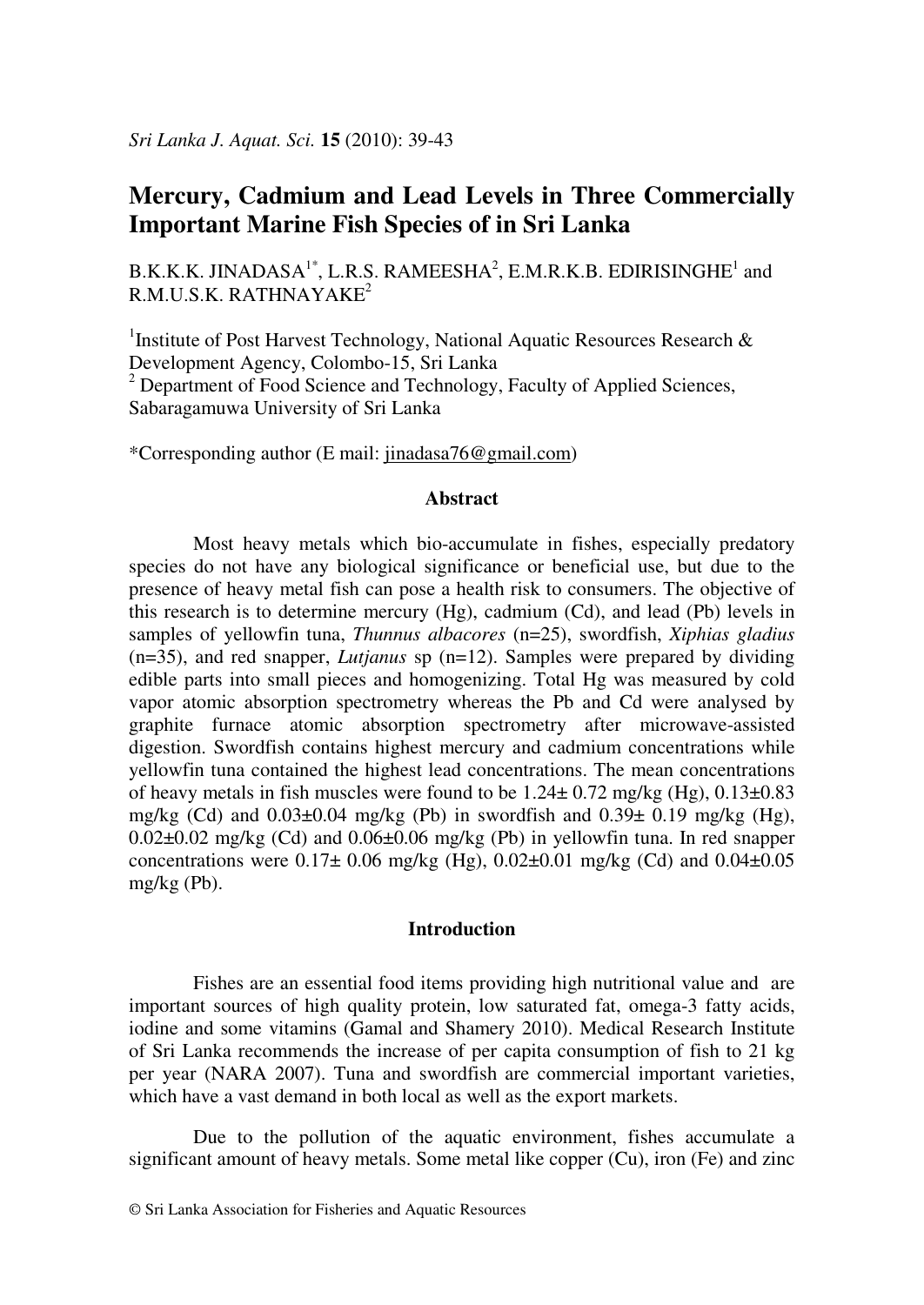(Zn) are essential for fish metabolism while other metals like mercury (Hg), lead (Pb) and cadmium (Cd) have no known biological role, but known to be extremely toxic at even low concentrations (Mwashote 2003). The pollution of marine ecosystems is a worldwide problem, and the situation is aggravated by the ability of these ecosystems to concentrate and accumulate some metals within food chains (Mwashote 2003). Especially predatory fish species bio-accumulates substantial concentration of lead, cadmium and mercury in their tissues and thus can represent a major dietary source of these elements to the humans (Voegborlo and Akagi 2007). When such trace metals are present in fish they can pose a serious threat to the health of consumers. Chronic exposure to mercury can cause problems in the central nervous system (CNS) and the areas mainly affected are those associated with the sensory, visual and auditory functions (WHO, 1976) while exposure to lead are manifest in three organ systems; the haematological system, the central nervous system (CNS) and the renal system (Hutton 1987). The kidney is the critical organ of intoxication after long-term exposure to cadmium (Hutton 1987).

Due to the presence of these trace metals in fish exceeding the levels allowed by legislations, fishes are subjected to rejection within the local market as well as the export market. As such, it is becoming a growing concern among consumers on the consequences of trace metal poisoning and the routes of poisoning (Liyanage 2009). Therefore, the objectives of the study were to determine mercury, cadmium, and lead levels in samples of three commercially important fish species in the local market of Sri Lanka.

#### **Materials and methods**

Samples of yellowfin tuna, *Thunnus albacores* (n=25), swordfish, *Xiphias gladius* (n=35) and red snapper, *Lutjanus* sp (n=12) were collected from the local fish market during the period of August to October 2009. Length and weight of each fish were measured. Samples were preserved in ice and transported to the analytical chemistry laboratory, Institute of Post Harvest Technology (IPHT), National Aquatic Research and Development Agency (NARA). In the laboratory, approximately 500 g of edible portion of the belly area was obtained from each fish and placed in separate vacuum-packed bags.

A CEM/MARS XP-1500+ microwave oven was used for the microwave assisted digestion of fish samples. The program has a working pressure 800 psi and can operate at temperatures up to 200°C. For microwave digestion, 1 g of homogenized sample was accurately weighed and transferred directly into the microwave vessels. For each sample,  $10$  ml of Conc.  $HNO<sub>3</sub>$  (AR-Sigma) were added. The analytical reagent blanks were also prepared and these contained only the acids. All blank and spiked samples were taken in duplicate. The vessels were sealed and placed into the rotor of microwave system. After the digestion process, the digested liquids were transferred to the 50 ml volumetric flask and volume up using de-ionized water. The samples were tested for lead, cadmium using a Spectra AA 220 Zeeman Atomic Absorbent Spectrophotometer with graphite tube atomizer (Varian GTA-120), and background correction was applied. Samples were tested for mercury using a cold vapor atomic absorbance spectrophotometer (Varian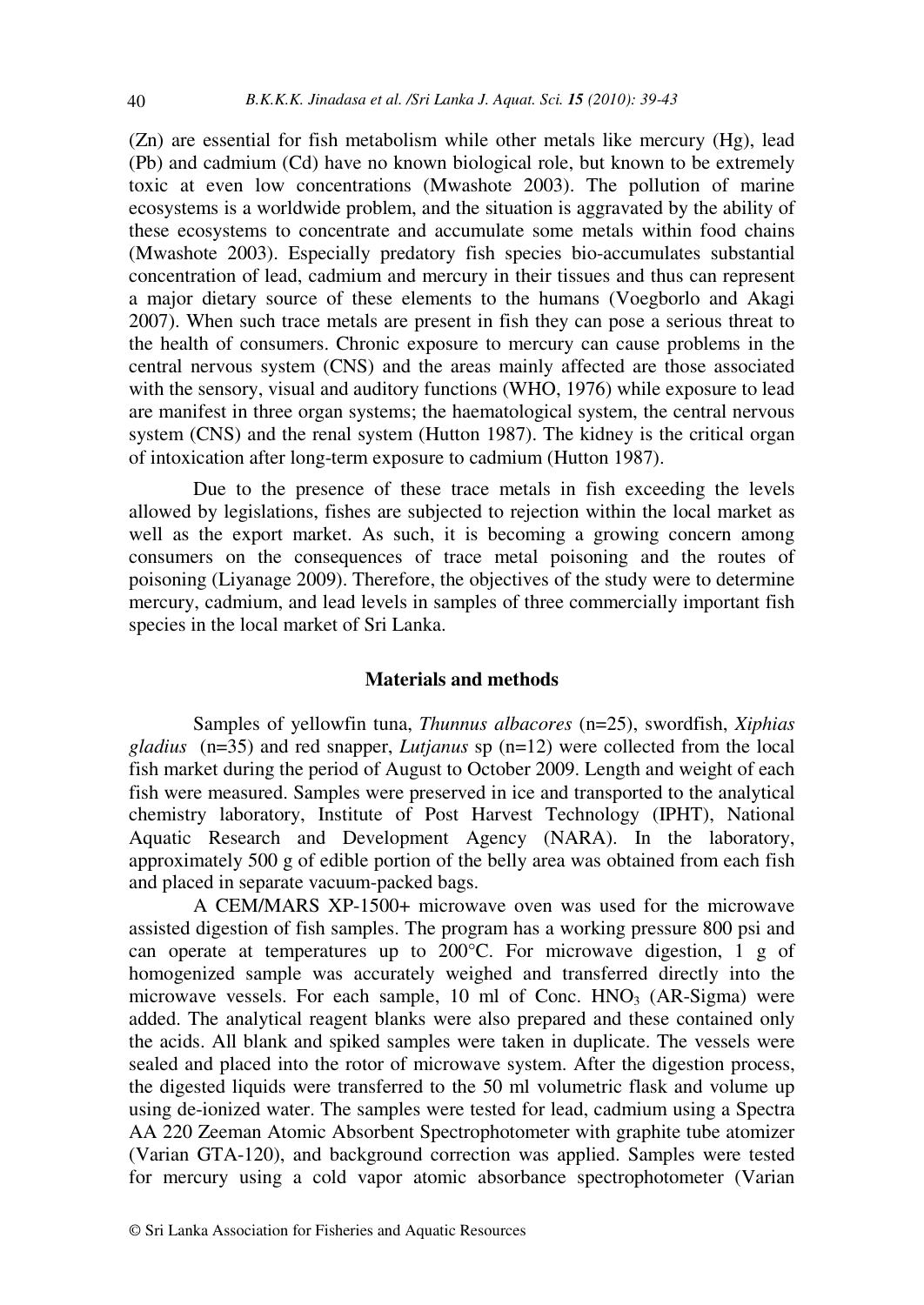VGA-77). Then the data were recorded in excel 2010 and statistically analysed using SPSS 16 software.

## **Results and discussion**

The variation of weight and length of fish is shown in Table 1. The highest mean length was recorded from swordfish (141 cm) and lowest mean length was recorded from red snapper (55 cm). The mean length value of yellowfin tuna was 128 cm. Meanwhile highest mean weight was recorded from swordfish (50.8 kg) and the lowest mean weight was recorded from red snapper (2.5 kg) while the mean weight of yellowfin tuna was 46.3 kg.

**Table 1.** The weight (kg) and length (cm) of studied fish species. Ranges are given in parentheses.

|               | Yellowfin tuna    | Swordfish          | Red snapper    |
|---------------|-------------------|--------------------|----------------|
| Weight (kg)   | $46.3(18.0-83.5)$ | $50.8(13.0-112.0)$ | $2.5(1.3-3.2)$ |
| Length $(cm)$ | 128 (78-173)      | 141 (87-240)       | 55 (43-75)     |

The spiked samples are routinely analysed to perform the methods validation procedure. The results of spiked samples were maintained within the range and the recovery limits between 80-120%.

The size of a fish is known as determining factor of its Hg burden (Kojadinivic et al. 2006) and has confirmed with the present data. Both swordfish and yellowfin tuna had positive significant correlation of body size with Hg and Cd. Body size of red snapper showed a positive correlation only with Cd concentration. (Table 3).

**Table 2.** Hg, Cd and Pb concentration (mg/kg in wet weight basis) in each fish species. ND - Not Detectable level.

|                | Mean Hg<br>concentration<br>(range) | Mean Cd<br>concentration<br>(range) | Mean Pb<br>concentration<br>(range) |
|----------------|-------------------------------------|-------------------------------------|-------------------------------------|
| Yellowfin tuna | $0.39(0.14-0.88)$                   | $0.02$ (ND- $0.09$ )                | $0.06$ (ND-0.24)                    |
| Swordfish      | $1.24(0.20-2.58)$                   | $0.13(0.03-0.36)$                   | $0.03$ (ND-0.15)                    |
| Red snapper    | $0.17(0.09-0.28)$                   | $0.02$ (ND-0.04)                    | $0.04$ (ND-0.15)                    |

*The analytical chemistry laboratory of NARA, where the analysis was performed, has participated proficiency testing program within the same time with Fapas/UK with satisfactory results (07115/2009, Z=0. 1).* 

Swordfish contained the highest mean mercury level of 1.24 mg/kg, as well as the highest mean cadmium concentration of 0.13 mg/kg, and the while yellowfin tuna contained the highest mean concentration of lead of 0.06 mg/kg. The mean

41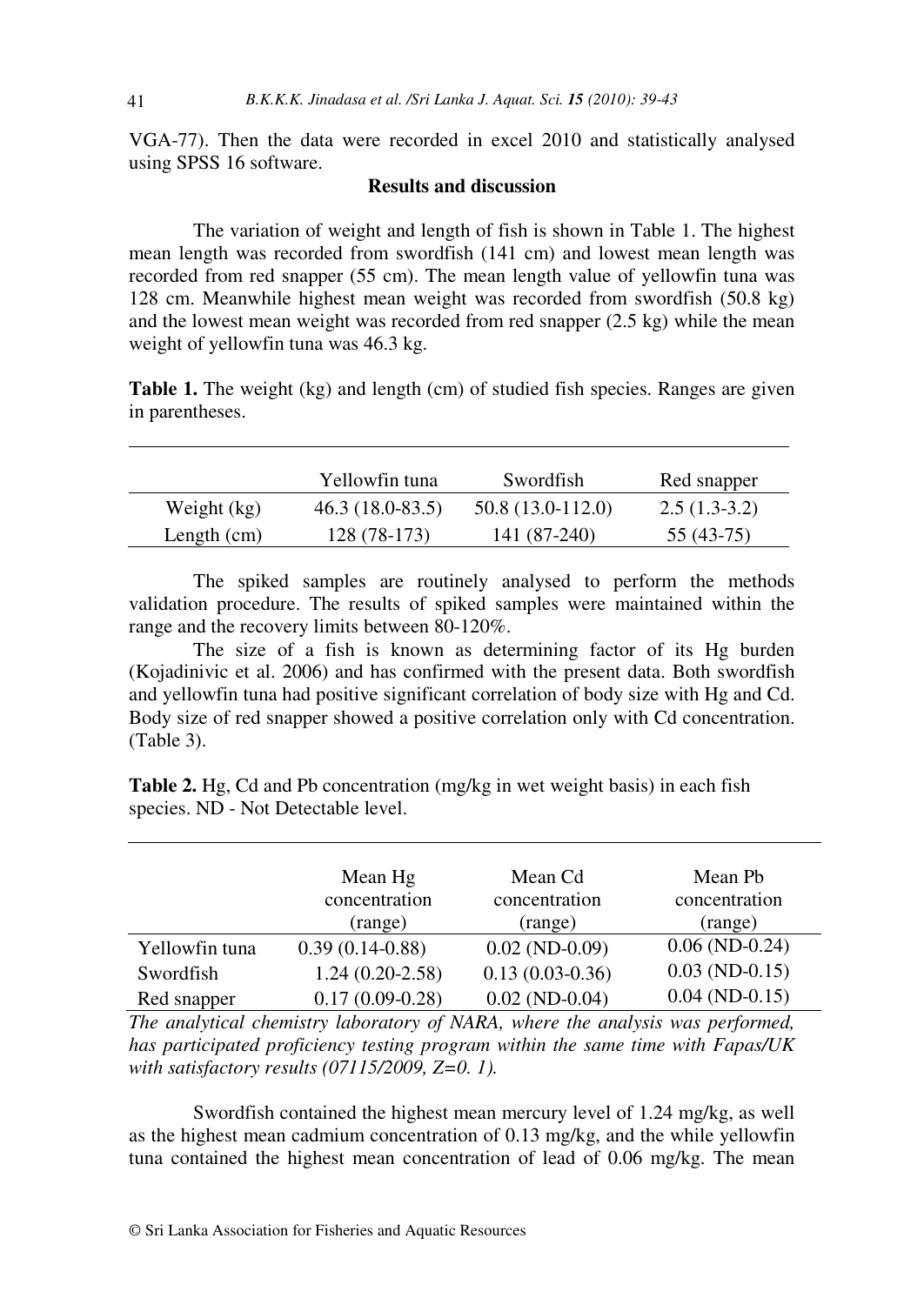mercury and cadmium concentrations between fish species were significantly  $(p<0.05)$ , while the mean lead concentration was not significantly different  $(p>0.05)$ . The summary of the trace metal results is given in Table 2. The highest risk was observed in swordfish considering the Hg concentration. Because, 57% of swordfish samples exceeded the maximum permissible levels (MPL) of European legislation (1 mg/kg) while none of the sample from other two did not show the exceeding the MPL value, regarding the Hg. According to the American Pregnancy Association (APA), they have categorized swordfish in the highest Hg group, yellowfin tuna in high Hg group and red snapper in lower Hg group (APA, 2013).

**Table 3.** Pearson correlation of Hg, Cd and Pb concentration in three fish species with their length and weight.  $*$  - significant at least at 0.05 probability level; ns – Not significant.

|    |        | Yellowfin tuna | Swordfish    | Red snapper   |
|----|--------|----------------|--------------|---------------|
| Hg | Length | $0.635*$       | $0.743*$     | $-0.029$ (ns) |
|    | Weight | $0.323$ (ns)   | $0.737*$     | $-0.337$ (ns) |
| Cd | Length | $0.635*$       | $0.631*$     | $0.682*$      |
|    | Weight | $0.628*$       | $0.697*$     | $-0.173$ (ns) |
| Pb | Length | $-0.025$ (ns)  | $0.034$ (ns) | $-0.384$ (ns) |
|    | Weight | $-0.198$ (ns)  | $0.332$ (ns) | $-0.089$ (ns) |

# **Conclusions**

The levels of trace metals in studying fish species studied is generally, were safe according to the European legislation. However, higher levels of Hg in swordfish need to be considered when dealing with particularly sensitive sectors (pregnant woman, lactating woman infant and children) of the population. Positive relationships were observed between body size of swordfish and yellowfin tuna with Hg and Cd. Body size of red snapper showed a positive correlation only with Cd concentration.

#### **Acknowledgement**

We are thankful to laboratory staff of analytical chemistry laboratory, Institute of Post Harvest Technology of National Aquatic Resources Research and Development Agency.

#### **References**

### APA 2013.

*Mercury level in fish* [Online]. American Pregnancy Association. [Accessed March 7, 2013].

Gamel, E. D. & M.R. Shamery 2010.

Studies on contamination and quality of fresh fish meats during storage. *Egyptian academies of journal biological science,* 2: 65-74.